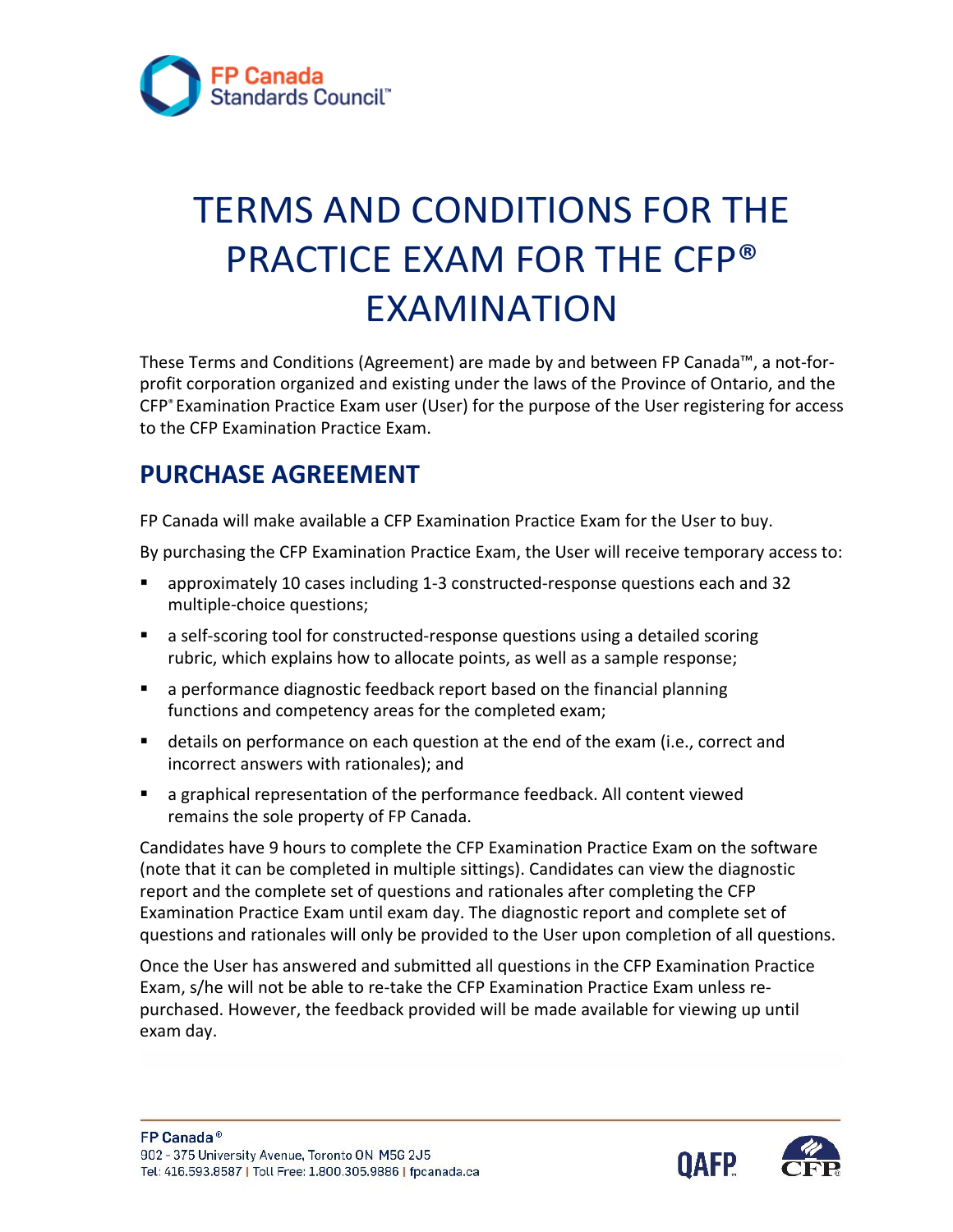#### **STRUCTURE OF THE PRACTICE EXAM**

The CFP Examination Practice Exam adopts the same structure as the CFP examination (i.e., approximately 10 cases including 1-3 constructed-response questions each and 32 multiplechoice questions), matching the CFP Examination Blueprint parameters. The [FP Canada](https://fpcanada.ca/docs/default-source/standards/blueprint-cfp-examination.pdf)  [Blueprint: CFP Examination c](https://fpcanada.ca/docs/default-source/standards/blueprint-cfp-examination.pdf)an be viewed here. Constructed-response questions will require candidates to produce answers in their own words in a structure response template.

Users will self-score constructed-response questions using a detailed scoring rubric, which explains how to allocate points and provides a sample response.

#### **DIAGNOSTIC INFORMATION**

Following the self-scoring of the constructed-response component of the CFP Examination Practice Exam, FP Canada will provide the User with access to a diagnostic report for the purpose of providing feedback on responses based on the *[FP Canada Standards Council](https://www.fpcanada.ca/docs/default-source/standards/fp-canada-standards-council-competency-profile.pdf)  [Competency Profile](https://www.fpcanada.ca/docs/default-source/standards/fp-canada-standards-council-competency-profile.pdf)* and rationales for correct and incorrect responses. The diagnostic report can only be used for the purposes of a preparation aid to writing the CFP examination. A pass/fail mark will not be provided. The results from the CFP Examination Practice Exam do not provide a prediction or indication of future success on the CFP examination.

#### **ACCESS TO THE PRACTICE EXAM**

By agreeing to the terms of this Agreement, the User is acknowledging that they are a Candidate registered to write the CFP examination, or a person who has been granted special access by FP Canada.

Please note that FP Canada does not permit Educators to use the CFP Examination Practice Exam, either in part or in whole, as an education tool to teach students.

All Users will be required to have a Registrant ID number to access the CFP Examination Practice Exam, which will be provided by FP Canada upon registration.

Please note that the CFP Examination Practice Exam is intended for use during the exam administration for which it is purchased. The CFP Examination Practice Exam will be available until 11:59:59 p.m. on exam day and any unused CFP Examination Practice Exams will not be carried over to the next exam administration, nor will refunds be provided.

#### **PAYMENT**

Access to the CFP Examination Practice Exam will be provided upon confirmation of payment.